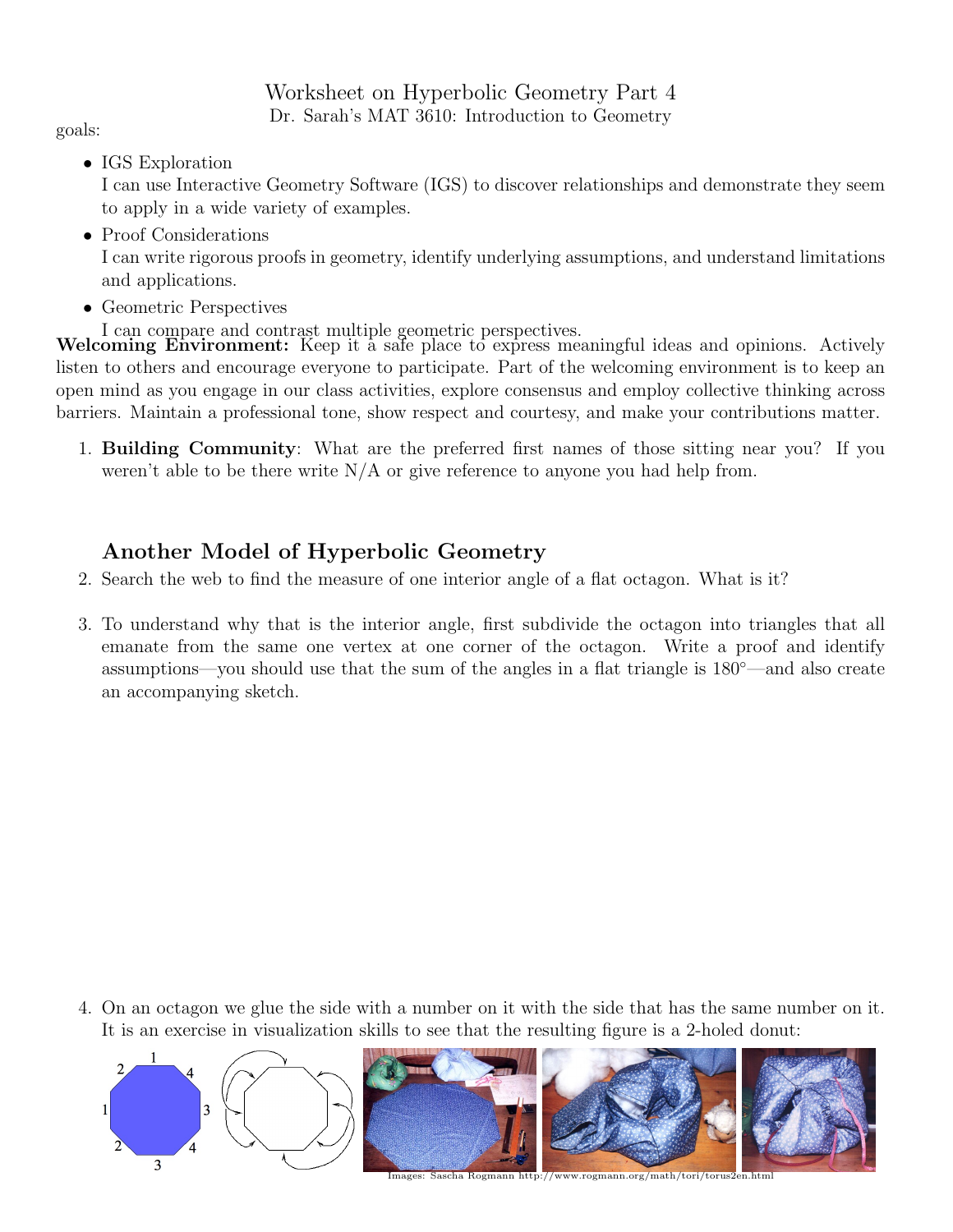To understand why Euclidean geometry does not apply to the 2-holed donut, we can look to see whether octagons will tile the plane or not. So we would like to know whether we can take a certain number of octagons (instead of angels and demons like Escher used in the distorted hyperbolic Heaven and Hell work...) and put them together around a vertex in order to form 360°. First, if we put two of them together, and want to understand how much angle they take up, we can double a single interior angle of a flat octagon—since they each take up the same amount of space. So double your angle from your response in  $#2$ :

5. How much of 360° is left over at the red point when two octagons are placed side by side—the leftover angle is indicated by the green arc  $(360°$  response from  $#4$ )?



- 6. What happens if we try and place three octagons together at a vertex? Could they fit into 360◦ ?
- 7. We can create a 2-holed donut by using distorted octagons with 45◦ interior angles that fit together to tile hyperbolic space. Eight of these glue together like in Escher's work to form 360◦ at a vertex and so they tile the space  $(45 \times 8 = 360)$ . Now we understand some of the issues that Escher faced, why his *Heaven and Hell* work looked like it did, and why these spaces are not flat—in hyperbolic geometry sides bow in to be able to fit more together. Sketch over the edges of one of the hyperbolic octagons from the middle image of hyperbolic octagon tilings and also put a \* there:







crocheted hyperbolic octagon CC-BY 2.5 by Claudio Rocchini Circle Limit 4: Heaven and Hell by M.C. Escher, 1960

## SAS in various geometries

8. Review the proof of proposition 4 in Euclid's Elements Book I via your notes from the congruence and similarity 1 interactive video. Where does the Euclidean proof first fail in taxicab geometry? Sketch two different taxicab triangles from the analytic geometry and metric perspectives interactive video and write down the first part of the proof that fails.